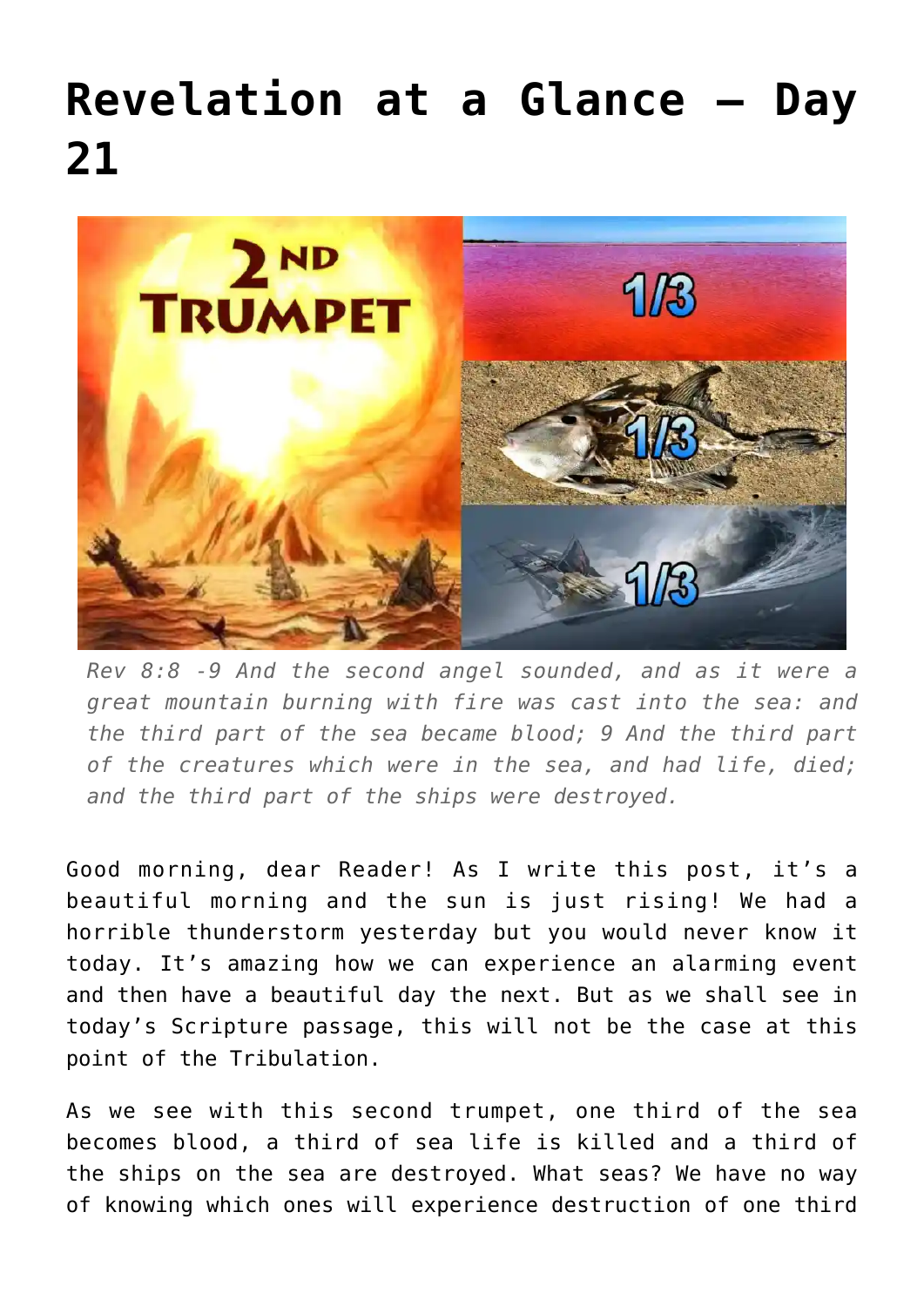of its waters. But whichever seas/oceans receive this judgment, you can believe that it will impact the entire globe in one way or another. The Tribulation is centered around Israel so the judgments will draw them back to God. However, its effects will impact the rest of mankind as well.

The Scriptures refer to the "great mountain burning with fire." Can you put yourself in John's shoes as he sees this prophecy? He may be referring to an asteroid hitting the earth. I can see where its entrance into the atmosphere and explosion as it hits the sea would appear to be a great mountain burning with fire. An asteroid which would produce this kind of destruction has to be of great size. Just to give you a glimpse of the enormity of its effects, scientists have found an asteroid named 1950DA which they predict will have a 1 in 300 chance of hitting earth on March 16the in the year 2880. This asteroid is greater than half a mile wide and the impact would be equivalent to one million tons of TNT! Granted, 2880 is 860 years away but I am simply using this simply as an example of what *could* happen during this second trumpet. An impact of that magnitude would definitely be obvious in today's social media and internet capabilities, wouldn't you agree?

It could also possibly be an enormous underwater volcano which has occurred many times. This judgment mentions only that the seas (and what lies on it and in it) will be affected so it appears that the effects will be only to water, fish and ships, at this point. The blood could refer to the contamination of the waters from the actual destruction of sea life decaying as a result. Can you imagine the smell coming from the sea? The biggest providers of oxygen to our planet are actually not trees and plants, but plankton from the oceans. They provide 50-80% of the earth's oxygen!! Imagine taking a deep breath but not fully being able to feel the effects of oxygen (or the lack of it) filling your lungs.

Let's think about the one third of the sea creatures that will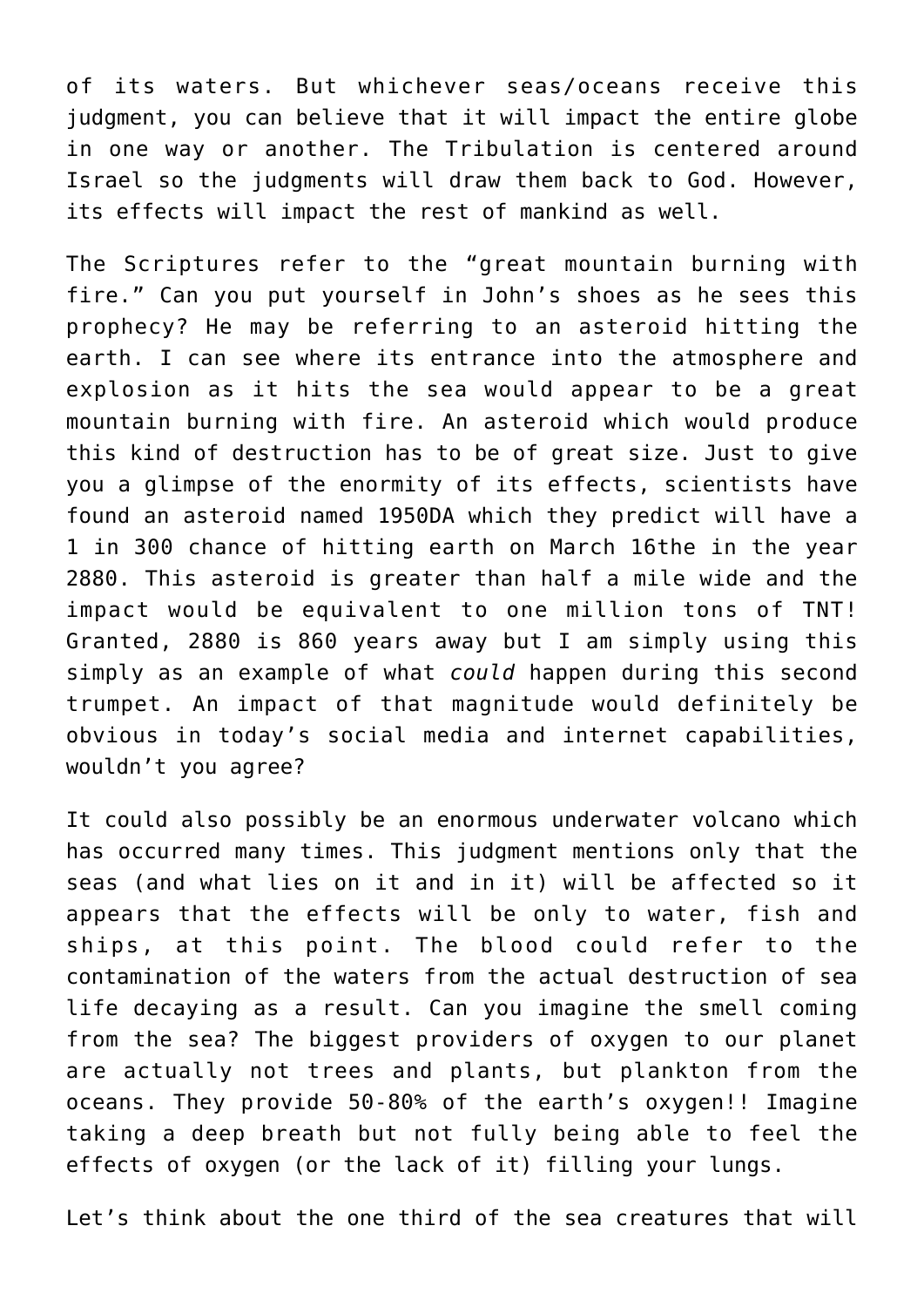die. In 2011, food from the oceans and seas provided 143.8 million tons of food per year. That means that only 96.3 million tons of seafood will be available. Not only that, but think of the economic impact this will have when there are not enough jobs for the fishermen. As if that's not enough, there are approximately 50,000 merchant ships at any given time on our oceans and seas and a third of them will be destroyed, leaving 33,500 ships to move shipments! There will be less food going to market and less means to deliver that food to those markets. Also, ships cannot be built overnight. They take months to build and, therefore, whatever food can be taken from the seas will be limited to the number of ships that can provide delivery of the product.

This one trumpet alone is going to have a tremendous impact on life here on earth. Starvation, joblessness, bare grocery shelves, and lack of air, will have a tremendous effect on the quality of life. Oh how I pray that people will read this and get saved before it's eternally too late! Are you reading this today and you're not 100% certain that you would be raptured? Is there the slightest possibility that you will go through the Tribulation? Your prideful stubbornness and sin is what stands between you and salvation. Pride keeps a person from admitting he/she has done wrong. Stubbornness is what keeps a person from going in a new direction, preferring the pleasures of sin in his/her life.

But what makes the biggest impression upon you? Is it the enjoyment of sin or the fear of being one of those who will live through the Tribulation? For me, it was the fear of going through the Tribulation. The thought of it pricked my heart and at that point, I realized that I deserved the punishment. The Holy Spirit of God worked in my heart and I understood that my "good works" would not gain me entrance into Heaven. Quite the contrary, I deserved Hell. Just as Adam and Eve's one sin of disobedience resulted in banishment from the perfect Garden of Eden, all the more reason for my hundreds of